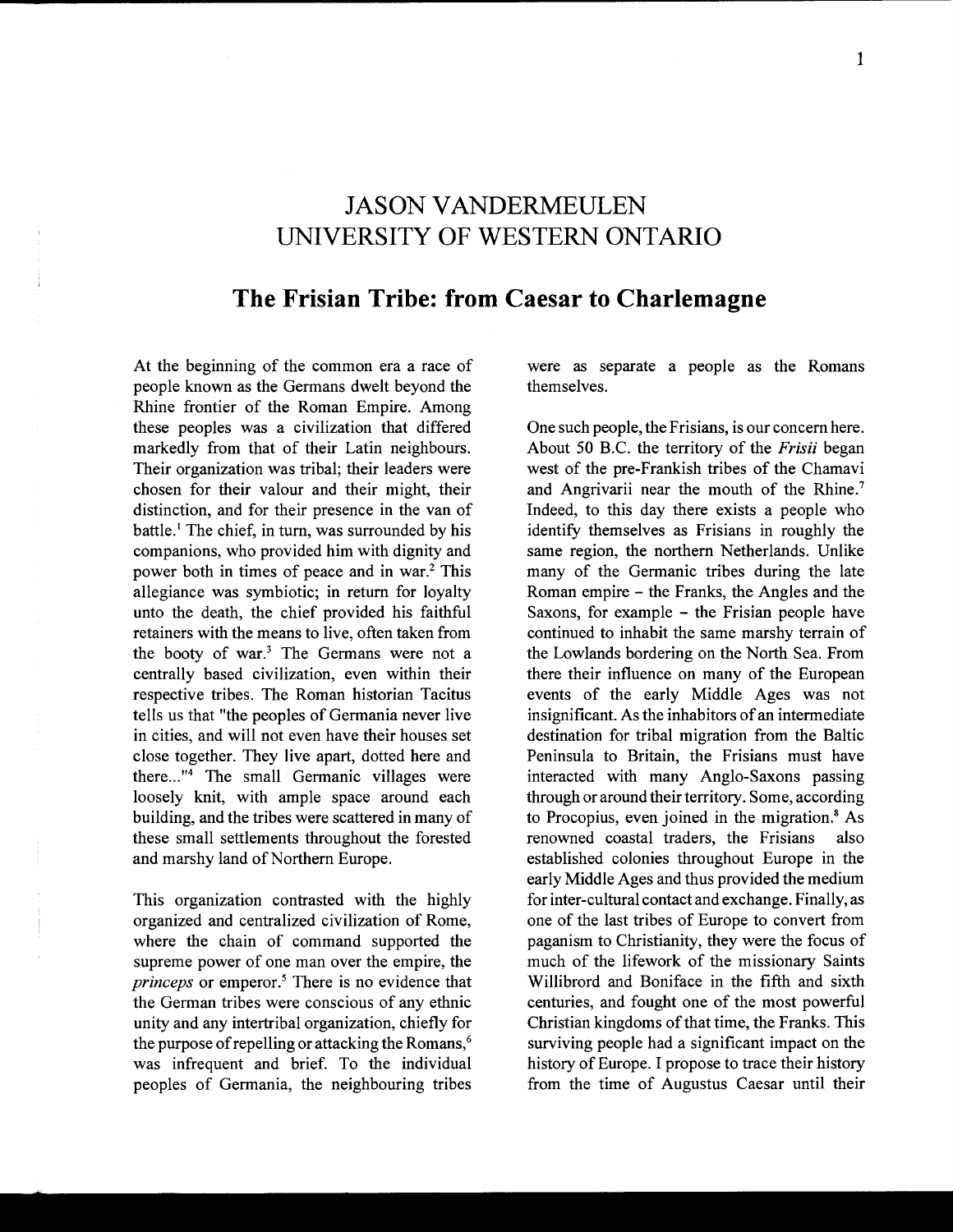widespread conversion to Christianity and the conquest of the Franks in the eighth century.

\*

The Frisian territory extended along the coast of the North Sea from the mouth of the Old Rhine to the River Ems, at which point the territory of the neighbouring Chauci is said to have begun.<sup>9</sup> From the time of the Roman general Nero Claudius Drusus' conquest of Frisia in 12 B.C.<sup>10</sup> until the Batavian revolt of A.D. 70,<sup>11</sup> Roman records provide us with a glimpse of the Frisian people and of their encounters with the Roman Empire.

Drusus sailed from the North Sea into the vast lakes of the Frisian territory. There he "won over the Frisians"12 in such a way that initially caused no irrevocable enmity; the Frisians not only joined his expedition against their neighbours to the East, the Chauci, but also freed Drusus' warships after they became grounded on the shores of the ocean. The Frisians maintained peace with the Romans for 40 years under a relatively lenient taxation of cattle hides assessed by Drusus. However, in A.D. 29 the Frisians revolted against the severity of an official named Olennius, under whom the taxation had been reassessed. The Frisians lost their cattle, lands and finally their wives and children to slavery<sup>13</sup> as a result of the greater demands placed on them. Their protests were ignored, and so they rebelled. After forcefully expelling all Roman officials and troops, they successfully held out against the retaliatory forces that governor Lucius Apronius sent to suppress the uprising. The Romans soon gave up hopes of retaliation. The Roman loss became a source of embarrassment to Emperor Tiberius<sup>14</sup> and the Frisians gained independence and fame among the German peoples.

The Frisians enjoyed independence from the Roman Empire until A.D. 47, when Corbulo became the newly appointed governor of Lower Germany.<sup>15</sup> Corbulo sailed his force up the Rhine and soundly conquered a maraudiing band of Chauci, who took advantage of the interregnum between Corbulo and his predecessor to plunder the Gallic coast with small ships. Corbulo's severity made an impression on the Germans. The Frisians quickly surrendered hostages and were resettled on lands designated by the governor, who also imposed on them a senate, governing Roman officials and new laws. It appeared that Roman control was well on its way to becoming firmly established in Western Germany under this effective new governor, but the opportunity was lost when emperor Claudius ordered a surprised Corbulo to withdraw his garrisons to the west of the Rhine,<sup>16</sup> ending Roman control over the affairs of the Frisians within their own territory.

Inactivity of the Roman military in Western Germany followed Corbulo's withdrawal, prompting a rumor amongst the Germans that hostilities had been forbidden to the commanders of the empire. In A.D. 58 two Frisian leaders, Verritus and Malorix, took advantage of the quiet frontier and led their people to the Rhine, where they settled on vacant land. They were soon discovered by Roman officials and quickly informed that the land was in fact reserved for Roman use.<sup>17</sup> Avitus, the governor of Lower Germany at that time, issued orders that the Frisians were to return either to their original land or to new land granted by the emperor. Verritus and Malorix, however, went to Rome to appeal these orders, where they were entertained at the Theatre of Pompeii. Tacitus gives an amusing account of this visit and of the bold leaders' pride.

> They saw, seated among the senators, men in foreign clothes. On inquiry they learnt that these were delegates who received this compliment because their nations were conspicuous for courage, and friendship for Rome. Crying that no race on earth was braver and more loyal than the Germans, they moved down and sat among the senators. The spectators liked this fine, impulsive, old-fashioned pride of race: and Nero made them both Roman citizens. All the same, he ordered the Frisians to evacuate the land.<sup>18</sup>

Auxiliary cavalry were used to enforce these orders, killing or capturing those who resisted. Thus, one of the last significantly detailed Roman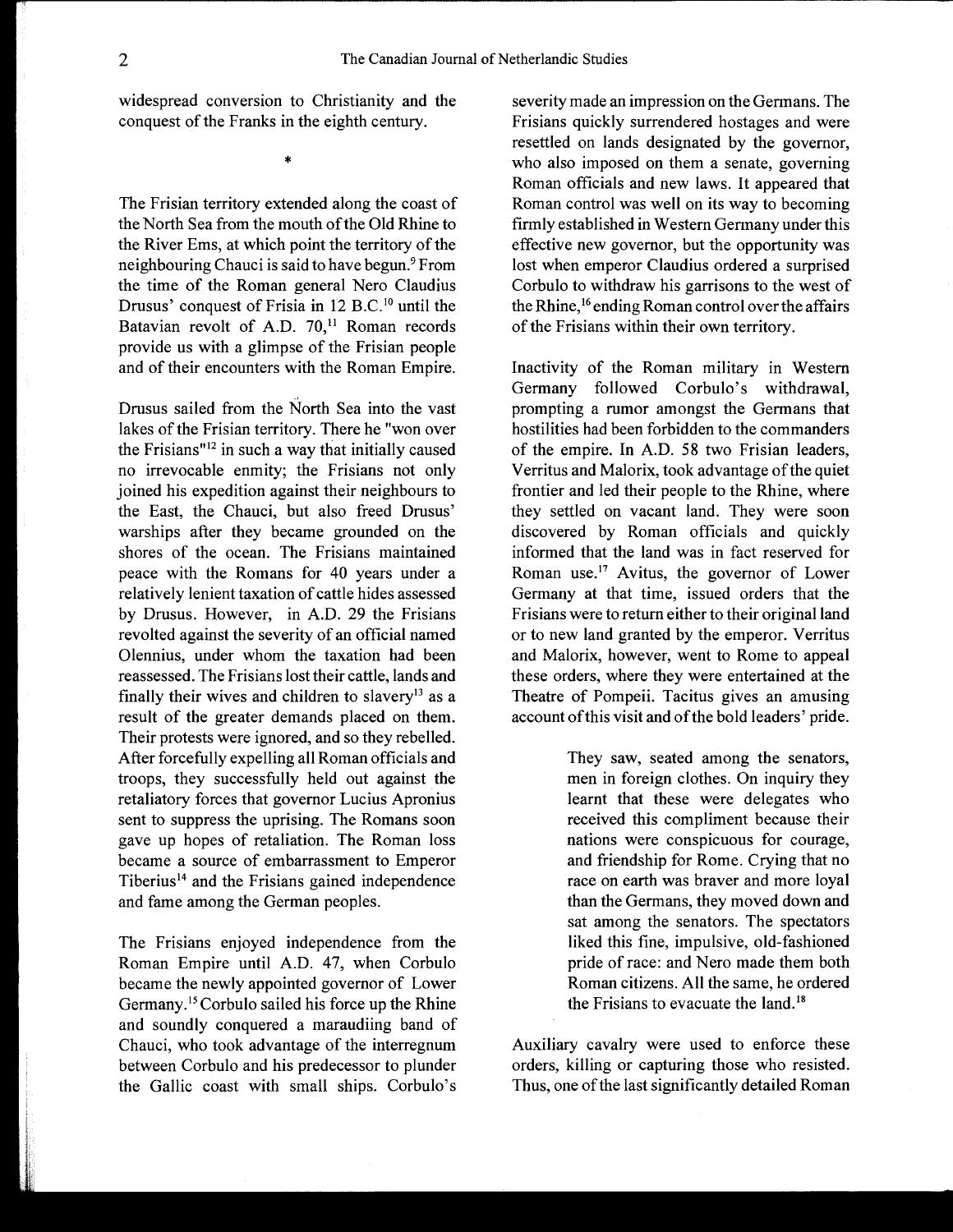references to the Frisians ends with a forced retreat from the Rhine, presumably back to whence they came. The Frisians are later mentioned briefly by Tacitus as participants in the successful Batavian Revolt of A.D. 69-70, in which they constituted one of three army divisions that victoriously fought the Romans on the banks of the Rhine. After this defeat, the Romans seem to have settled on the Rhine as a definitive frontier and accordingly we see the final disappearance of the Lowlands from Roman territorial interest.<sup>19</sup>

The Lowlands had been flooded since the melting of the last great ice-age until c. 5000 B.C., at which time the northwestern coastline of Europe began to develop largely as a result of two natural phenomena. The first was the process of sedimentation, in which rows of dunes began to form as masses of sand were washed ashore. These sandy mounds subsequently partitioned floodlands from the sea and, isolated, this land gradually became marshy peat bogs and, eventually, dry land.<sup>20</sup> The second, opposite phenomenon was the tendency for the coastland to sink beneath the sea, $^{21}$  flooding low-lying areas. Gradually, a maritime habitat developed. The newly shaped sandy heaths of the Lowlands were largely uninhabited at least up to the fifth century B.C. as traces of the Iron Age of this time are few and far between.22 The Dutch historian Boeles places the earliest significant settlement of coastal Frisiaat 300 B.C.,23 when the *terpen* culture of the Frisians first appears. (We should point out that more recent archeologists have found traces of earlier settlements, but we believe they are not Frisian, since there are no signs of *terpen).* 

The first proto-Frisians, being Germanic, were drawn from the East, probably by the excellent pastures along the coasts.<sup>24</sup> The Frisians, along with the Saxons, differed from the rest of the Germans in that they were exclusively raisers of cattle rather than practitioners of broader sedentary agriculture.<sup>25</sup> Once settled, they protected themselves against frequent flooding by constructing small artificial mounds known as *terpen,* upon which refuge from the invading waters could be found. These mounds were

composed of layers of a sod and clay mixture alternating with a compost of vegetable matter and dung.26 Groups of homes would then be constructed upon these mounds amidst grazing land and, of course, within the general vicinity of a body of water. Even today the *terpen* remain the basis for many modem urban sites of the Netherlands.27 Over 500 traces of such mounds have been found in the northern Dutch provinces of Friesland, Groningen and Drenthe, the origins of which range from  $300 B.C.$  to the sixth century A.D. In addition, smaller mounds known as *wieren* are found nearby; these, it has been theorized, probably served as refuges for livestock.

One particular *terp,* that at Ezinge in the northwest of Groningen, was excavated early in this century. It offers an individual instance of the ways that the *terpen* culture showed both development and resilience through the centuries, until the beginning of the migration period into Frisia c. A.D. 450.<sup>28</sup> This settlement's history is divided by a series of phases, each marked by an increased elevation of the *terp.* Either the water level rose or the coastline sank, and it is indeed thought that the coast along the Lowlands experienced a significant "rise in the water level" <sup>29</sup> in the later Roman period. But, while Pounds rightly associates each enlargement of the *terp*  with an effort to further defend the settlement from incursions of the sea, it must not be forgotten that a larger population would also warrant a larger *terp,* and it is indeed evident in each phase that the population had expanded notably. However, as demographic growth is less measurable, archeologists have avoided assessing the population size in different phases.

Excavations have shown that during the earliest phase of Ezinge, c. 300 B.C., a single farm stood on virgin soil, approximately 0.20 metres below the present sea level. The structure was about 6m by 13m, with the stables separated from the living area by a woven partition. Within the stables, a single pathway separated a double row of stalls. Ezinge, it appears, was initially inhabited by a small group, probably a single family, which raised livestock. The low altitude of this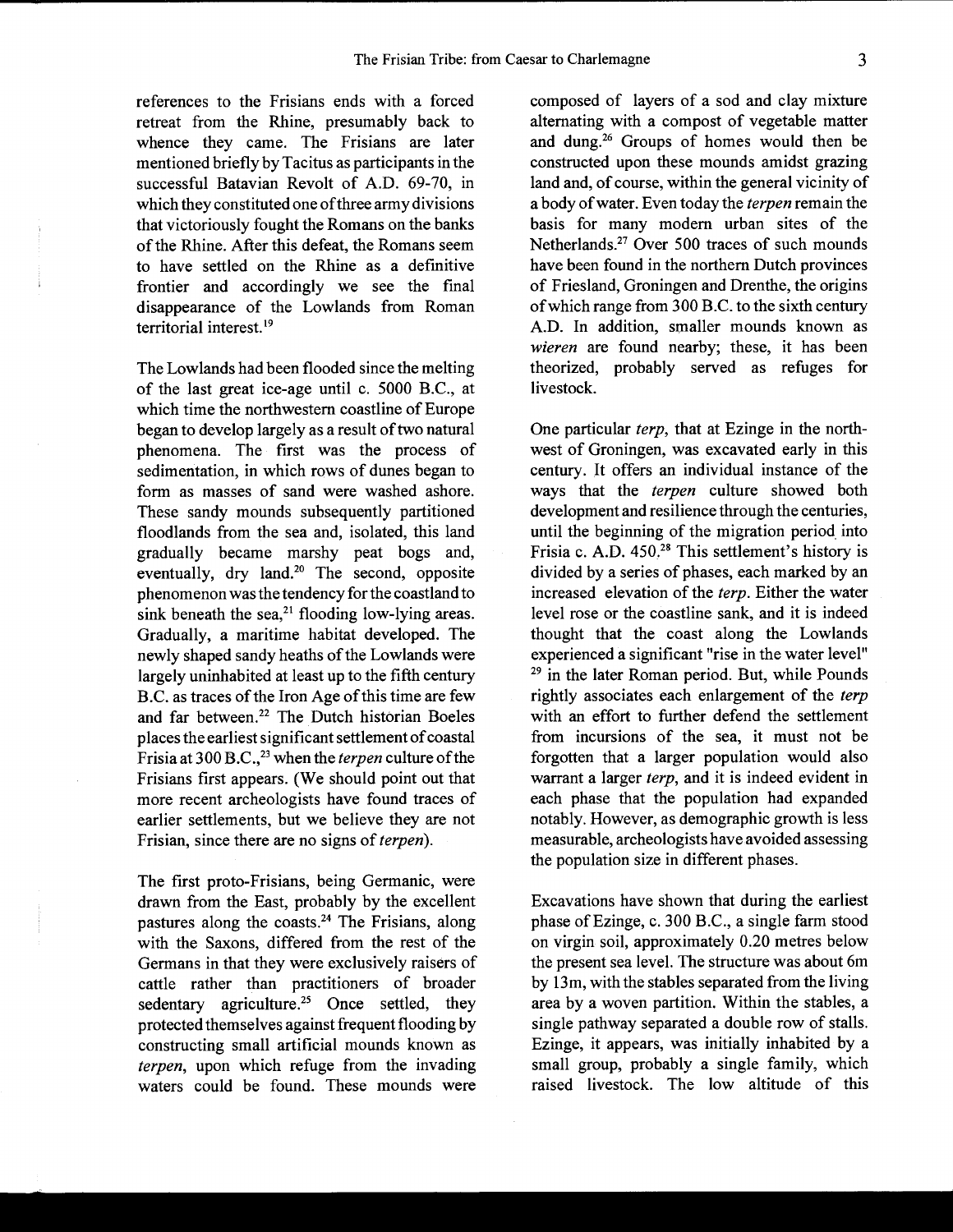settlement would have put it at risk of flood damage, so it is small wonder that there was rapid change.

The second phase shows a growth to four farmsteads, each similar to their predecessor. Artifacts from this phase also date it c. 300 B.C., and thus it was constructed shortly after the first phase30. These structures were built upon the first farmstead and mark the first constructed *terp* of the site, a mound of turf that is believed to have reached 1.20m above today's sea level. Just as an ancient city wall is used by historians as an indication that a people felt threatened, the initial construction of the *terp* shows us that the inhabitants must have been threatened by floods from the nearby North Sea in the time that would have elapsed between the first and second phases. However, those floods must also have been felt to be endurable because, rather than abandoning what otherwise must have been a desirable homestead, the enterprising inhabitants of Ezinge constructed a defense, raising their dwellings by approximately 1.4 metres.

The third phase saw the *terp* raised to 2.10m above sea level by a layer of organic materials and dung. Again, similar farmsteads, one of which could stable as many as 52 cows, were built above the remains of their predecessors. Archeologists can tell that during this phase the cattle in their stalls faced the outer walls of the structure, a manner which is still today considered particular to the Frisians. One could imagine the advantages of such an arrangement: having already grazed in the pasture, the cattle would then be suitably arranged both for milking and for the collection of manure for fuel and fertilizer. This phase marks the beginning of a proto-Frisian culture that has developed through the ages and still exists in the northern Netherlands. Indeed, because this *terpen*culture, which exclusively raised cattle, was so particular to the north coast of Europe, the ancient Frisians were already comparable to few other tribes $31$  of the time, and their characteristic stable arrangement marks them as distinct from the other *terpen-cultures* further East.

This third phase lasts through Frisia's encounters

with imperial Rome described above, until c. A.D. 140. A slight change in pottery can be traced to sometime after 50 B.C., around the time that Frisia probably first encountered Roman merchants.<sup>32</sup> As mentioned above, Frisia disappeared from the Roman military consciousness c. A.D. 70. George H. Copeland cites this fact as a source of Frisian pride in his article "Friesland Free", in which he refers to the Frisians as "too tough for Caesar's legions".<sup>33</sup> It is more likely, however, that these Frisian marshes on the fringes of Northern Europe were not desirable enough for any significant military expenditure by the Romans.<sup>34</sup> The people themselves were no real threat to the Roman frontier, and the land bore no great strategic importance. Nevertheless, trade between the Romans and the Frisians continued until Germanic pressure along the frontier made it impossible, indicating that they were at least an economically worthwhile acquaintance. Archeology has revealed that aspects of Roman religion and elements of technology persisted long after the wane of their expansionist military power in the north. The artifact-rich *terpen* of the Netherlands have produced coins, jewelry, pottery, sculpture and even textual fragments,<sup>35</sup> with the most rich of these finds dating from the period of the Roman pax. A further indication of Frisia's interest in trade can be found in Tacitus' *Agricola,* in which the Frisians mistook a band from a neighboring tribe for pirates and had them rather severely "cut off".<sup>36</sup> Only a tribe whose interests lie in unimpeded travel for the merchants of the region would exhibit such vigilance against piracy.

Roman trade with the Germans was decidedly vibrant before the frontier wars, especially in pottery. The municipal origins of goods traded by the Romans to Germany were not constant throughout the life of the empire, however. *Sigillata* (earthenware) bowls from Trier and Rheinzabern, two towns relatively near the Rhine frontier, were found in Frisia until c. 250, when the peace of Gaul was disrupted by Alamanni and Frankish incursions. Then, after a brief interval, we find pottery from Argonnes, a town east of Paris, through the fourth century and ending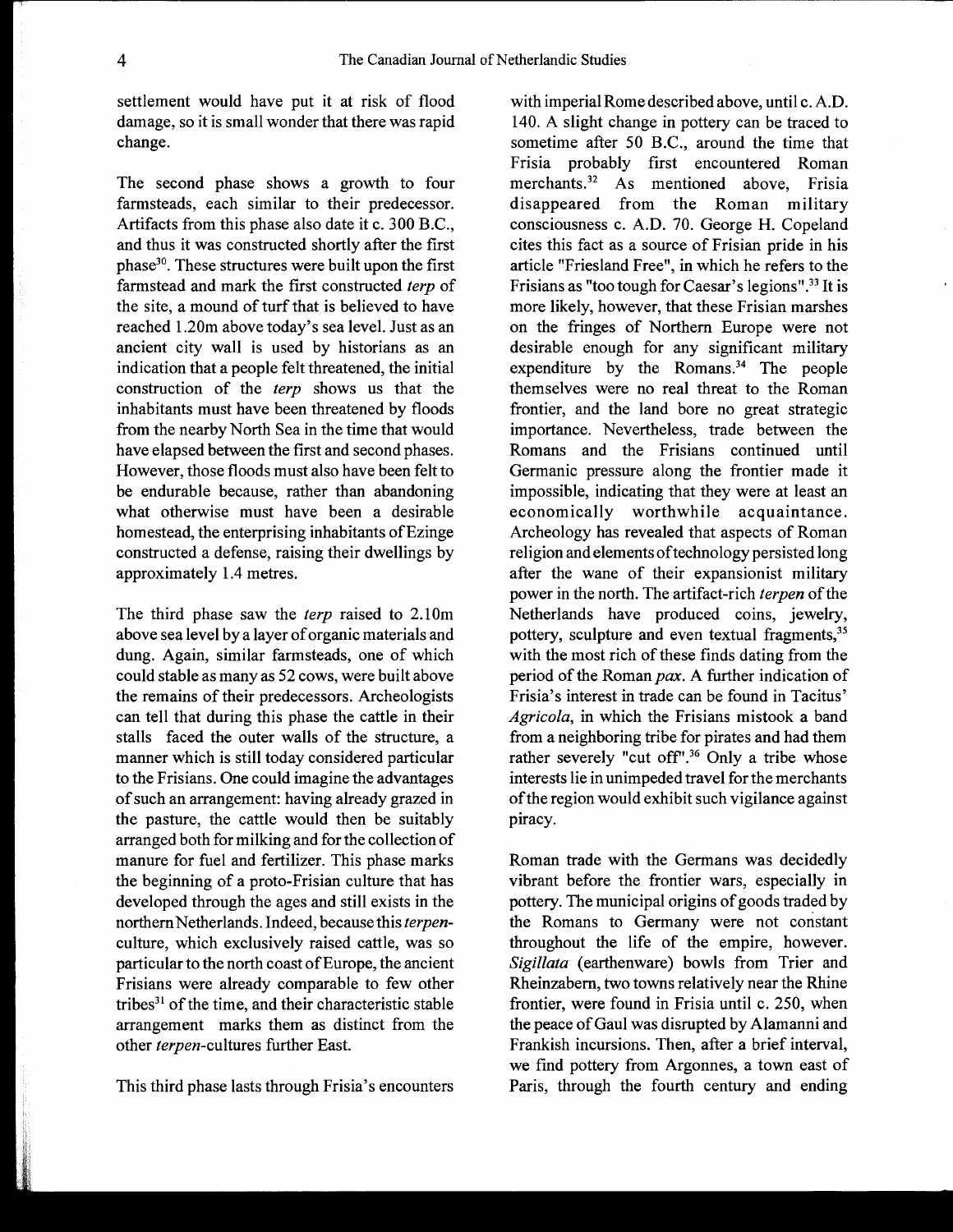around the middle of the fifth. $37$  It would seem that Trier and Rheinzabern no longer enjoyed the stability necessary for trade production, but that merchants, whether Frisian or Roman, continued their activities using sources farther from the frontier, such as Argonnes. In return for Roman goods, the most common exports from Germany were cattle, forest products and slaves; there is no reason to believe that the Frisians were not able to supply all three, although forest products to a lesser degree.<sup>38</sup>

From A.D. 140 until c. 450, Ezinge had more layers of clay, ashes and waste added. The height of the *terp* during this time is not determined, but as well as a significant amount of earthenware, we see a further increase in Frisian dwellings in this period.

Traditionally, the fall of Rome is placed at around A.D. 476, the year in which the last emperor of the West was deposed by the barbarian Odoacer and, more importantly, a date by which most of the Roman West was occupied and ruled by the Vandals, Visigoths, Ostrogoths, Franks and Burgundians. However, for the outer fringes of the empire, Roman influence diminished long before. Teutonic pressure forced withdrawal from the Rhine around the middle of the first century, and from then on the Romans struggled to maintain dominance in this region. Pounds refers to mass Germanic migrations into Roman territory as well as heavy racial mixing of restless tribes beyond the border.39

The effects on the Frisians of the tumultuous period in which the Roman empire slowly waned, and especially that following the fall, are unclear. The years A.D. 450-c. 600 remain the most obscure period in Frisia's history. However, in lieu of written sources, archeology has provided information from which we are able to gain a glimpse of events during the Dark Age. We can combine this information with the knowledge that we have of the region before and after. Thus we can tackle what Dutch historians have called the "Anglo-Saxon problem:" to what extent, if any, were the Anglo-Saxons in Frisia? Did they conquer the Frisians and occupy the land, or were

they merely passing through, using Frisia as a migratory route toward their ultimate destination, Britain? While we are unable to gain any definitive knowledge of these events, we can perhaps arrive at an understanding of what is most likely.

Around the end of the second century and the beginning of the third, the Eastern neighbours of the Frisians, where the Chauci were previously, began to be known as Saxons<sup>40</sup> and, beyond them, the Angles. The migrations of the Saxons and the Angles from this region, now the north-west of Germany, to Britain are well known. This movement is generally thought to have occurred in waves, beginning shortly after the Roman withdrawal from Britain in 407.<sup>41</sup> At first the Saxons came in small swift raiding parties, or as mercenaries hired to combat the marauding Picts, but then they began to take a more long-term interest in Britain. Following the momentum of the first colonists, among whom Bede tells us there were Angles and Jutes as well as Saxons, waves of immigration continued well into the sixth century and kingdoms such as Wessex, East Anglia and Mercia were established in the eastern half of the island. By the eighth century nearly the whole island was occupied and an Anglo-Saxon culture had been established, which differed from its continental origins.

During these migrations, archeology reveals, Frisia also underwent changes. Saxon urns, buckles and brooches have been dug up in great numbers from *terpen* along the coast; it is in fact "exceptional when they are lacking." $42$  Also widely discovered in Frisia was a new style of pottery called Anglo-Frisian, a new decorated style which supersedes the 'primitive' Frisian style of plain undecorated pottery without handles.<sup>43</sup> Most strikingly, the settlement at Ezinge underwent a radical change in design. By c. 450, the larger farmsteads had been burned down and small compact huts without attached stables were erected, $44$  in a way that reminds us of early Anglo-Saxon villages.<sup>45</sup>

What this information in fact indicates has long been the subject of debate among scholars. One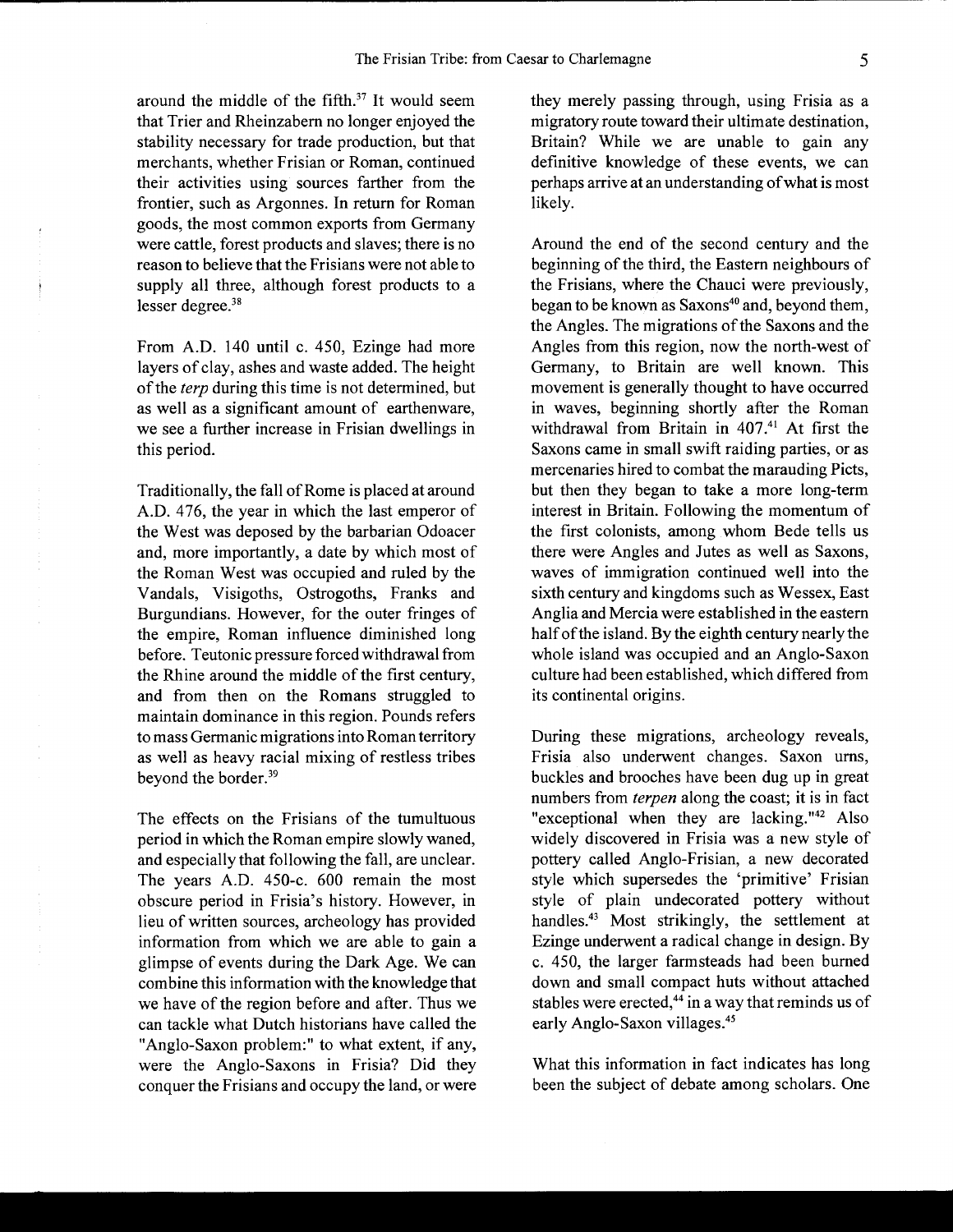can see how a strong Anglo-Saxon presence, or even occupation, can be quickly deduced from these findings, but such a hasty conclusion was cautiously resisted by those holding a more traditional view of early medieval Frisia. Until the twentieth century, it was believed that Frisia had been relatively untouched by the migrations of the Dark Ages and had retained its "tribal integrity." It was argued that, firstly, the terrain of the land was so surrounded by inaccessible bogs and water that Frisia was impenetrable, according to some historians,<sup>46</sup> or unhealthy according to others. Secondly, scholars pointed to the continuity of the Frisian name and people, stressing that virtually all England was reshaped by the Anglo-Saxons, who eliminated nearly all signs of the previous indigenous culture.47 It seemed unlikely that the Anglo-Saxon invasions would have two such opposite effects in different places.

A recent proponent of this traditional view of Frisia, the Dutch historian A. Russchen, offers two possible explanations for the existence of Anglo-Saxon style huts in Ezinge during the Dark Ages. His first suggestion is that these structures could have been auxiliary huts to larger Frisian style homesteads that may have escaped the archeological eye.48 This, however, seems a highly speculative theory as it is based on the *absence* of archeological evidence.49 Furthermore, he does not elaborate on where these undetected farmsteads would be found nor why they are removed from the original settlement site. The second and perhaps more plausible of these theories is that these more modest huts represent an age of economic decline. This is a likely scenario, as trade in Western Europe dwindled until the early Middle Ages. Economic change, in fact, could equally explain the increased finds of Anglo-Saxon goods.

Despite these arguments however, it seems more likely that there was a significant Anglo-Saxon presence in Frisia during this migration period. That Frisia was impenetrable or unsavory territory to migrating tribes is unlikely. Bogs and water to the East and South of Frisia would have little effect on peoples traveling by ship in the North Sea from the base of what today is Denmark. From what little we know of the fifth-century ships used in such excursions, we can see that most "voyages from Lower Saxony to Britain must have hugged the coast"50 including that of Frisia. The ships were small and wholly dependent on oars for motion; these were not the Viking vessels of the ninth century. Not only were stops in Frisian territory possible, they were probably necessary. Also, while it is true that the survival of the Frisian name and people indicates that Frisia did not undergo an invasion and conquest such as was experienced by the indigenous British population, it does not in my opinion indicate that Frisia was necessarily untouched. That no Anglo-Saxon kingdoms appeared in Frisia, to the best of our knowledge, is perhaps more of an indication of the limits of Anglo-Saxon strength and organization. The fact that most traces of Saxons  $-$  urns, buckles, etc.  $$ are found specifically within the coastal *terpen*  rather than the inland settlements<sup>51</sup> suggests a more regional than widespread settlement. Thus, the question is perhaps not whether there was an Anglo-Saxon presence in Frisia, but how much.

Opponents of the idea of Anglo-Saxons in Frisia are faced with more compelling archeological evidence than brooches, buckles and burned farmsteads. In 1904 a vast cemetery was unearthed at Hoogebeintum, in the northernmost region of present day Friesland. Some 20 Anglo-Saxon urns of a type that had previously been found in other *terpen52* were unearthed, along with 37 skeletons. The grave goods of this site, the cruciform brooches and pottery, make the tribal identity of this cemetery clearly Anglo-Saxon<sup>53</sup> in the view of many historians. Another 60 urns of a similar but plainer Anglo-Frisian style, thought to be less ancient, were also unearthed, for a total of at least 117 burials. Archeologists date the use of this cemetery to A.D. 450-650.

As is always the case with archeology, caution ought to be used to interpret these data; the view that they give us is still obscure at best. Some would say that Anglo-Saxon relics found in Frisia could just as likely be a result of a close relationship that had always existed between these tribes;<sup>54</sup> we have already seen evidence of Frisian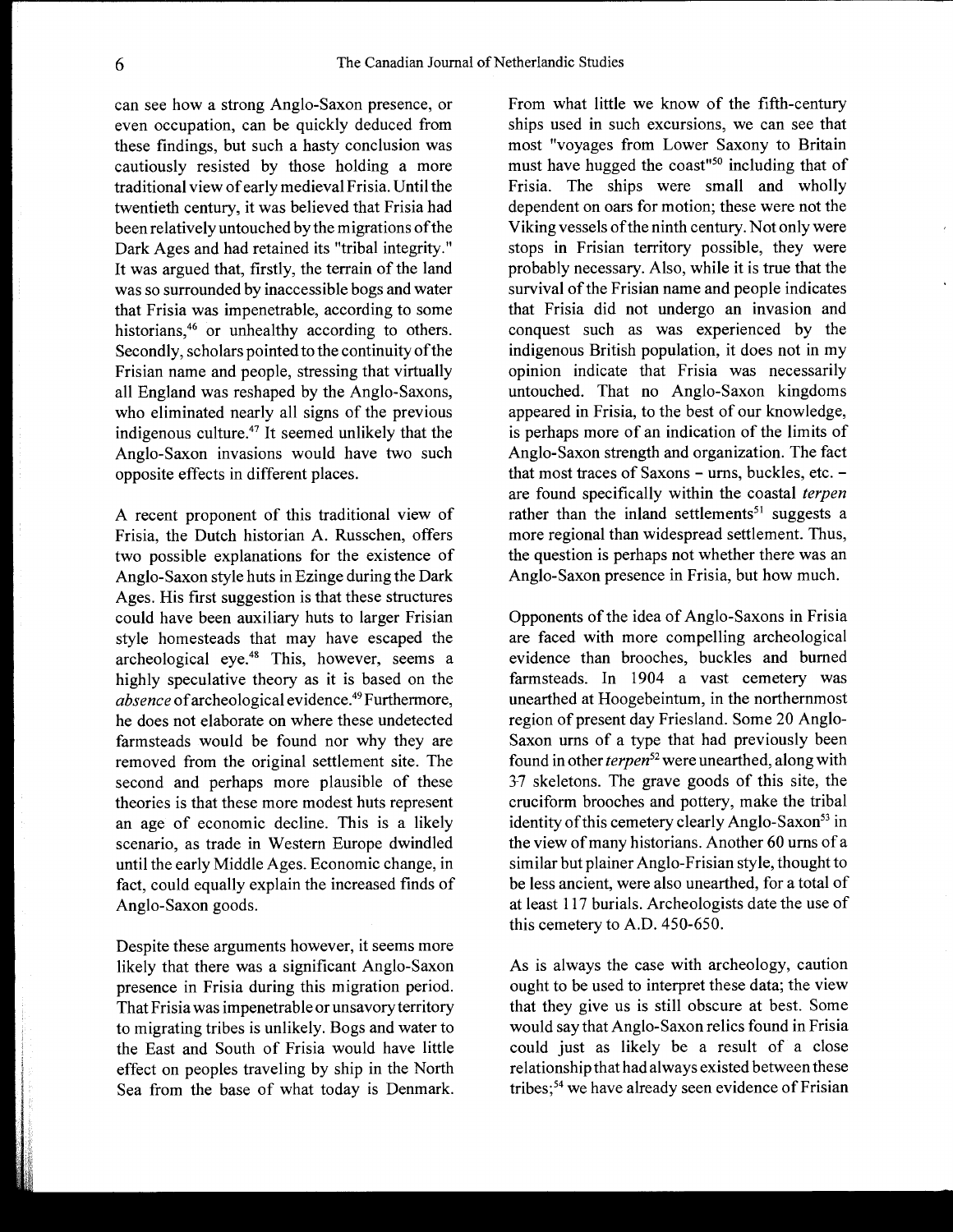interest in trade both from Tacitus and the unearthing of plentiful Roman goods. The fact that Procopius puts the Frisians alongside the Angles and the Saxons in his account of the migrations to Britain further suggests some familiarity between the tribes. There is also the possibility that the Anglo-Saxons settled along coastal Frisia long enough to introduce such relics into *terpen* such as Hoogebeintum, but that the tribal identity of the inhabitants never actually changed.

Much resistance to the notion of Anglo-Saxons settling in Frisia seems to stem from a desire to counter the exaggerated importance attributed to the auxiliary science of archeology early in this century. From the evidence discussed, historians in the early part of this century deduced a wider Anglo-Saxon conquest than seems necessary. In fact, as A. Russchen points out, *ss* the very notion of a conquest is misleading. Any incursions by the Anglo-Saxons were almost certainly local and probably incidental to a greater movement toward Britain, and not Frisia-wide. Even the migration toward Britain was not that of a nation making an exodus to a destined land. It occurred slowly over centuries, and if any groups migrating in this period perceived a region along the coast of Frisia that seemed to them desirable, it is not unlikely that they would take it if they could.

Certainly, critics have failed to discount the archeological evidence and disprove the presence of Anglo-Saxons in Frisia. Perhaps Russchen's concern that such a scenario would "destroy the essential values of the tribe"<sup>56</sup> betrays a personal preference for an alternative explanation. That these remnants of Anglo-Saxons in Hoogebeintum roughly coincide with the changes to the village at Ezinge, and that in both cases these traces retain some degree of resilience over roughly two centuries, strongly hints at a newly introduced Anglo-Saxon presence during the migrations of the Dark Ages. This hypothesis also provides a possible explanation of the expansion of Frisian territory southward toward the Rhine at this time, which had already occurred when written records about Frisia again began to be kept in the seventh century.<sup>57</sup> If Frisians were expelled from their

former homes such as Hoogebeintum and Ezinge, *S8* they would have moved in this direction, away from invading Anglo-Saxons. Perhaps this is why we hear from Venantius Fortunatus of King Chilperic<sup>59</sup> (561-584) being faced with the task of keeping the "Fresones" out of the Frankish Empire.

Unfortunately, little else is known of Dark Age Frisia. We can only imagine that Frisian life continued to be for the most part characterized by animal husbandry, as the stable dwellings previously characteristic of Ezinge continued elsewhere<sup>60</sup> in regions untouched by Anglo-Saxon influence. Along with drastically reduced Roman wares and increasing Frankish pottery, further evidence of the change in commercial activity in the region is provided by the fifth-century appearance of coinage.<sup>61</sup> The currency was minted in imitation of that circulating in the Mediterranean world; Roman and Byzantine standards as imitated by the Ostrogoths, the Visigoths, the Burgundians and especially the Franks. Such coins would only be minted by a people actively interested in commerce and either direct or indirect contact with the originators of their currency exemplars.

In the seventh century Frisia began to gain renown for its merchants. Shortly after the year 600, we know of Frankish strongholds at Utrecht and Dorestad, in a region near the mouth of the Rhine known as Frisia Citerior. Founded by merchants from Maastricht, Dorestad was to become an important trading centre and thereby largely responsible for initiating the Frisian reputation for commerce in the Middle Ages.<sup>62</sup> By the time of the Carolingians, the Frisians are thought to have established colonies at Mainz, London and York. They shipped cloth, wine and other goods from the monastic houses and fairs such as that at Saint-Denis to an area extending from the mouth of the Rhine as far as Switzerland.<sup>63</sup> It was during this time that the North Sea was known throughout Northern Europe as the Frisian Sea.<sup>64</sup> Frisian merchants, however, had little impact on Frisia Proper, west of what is now the IJsselmeer. There is no evidence of trade within this region, as in the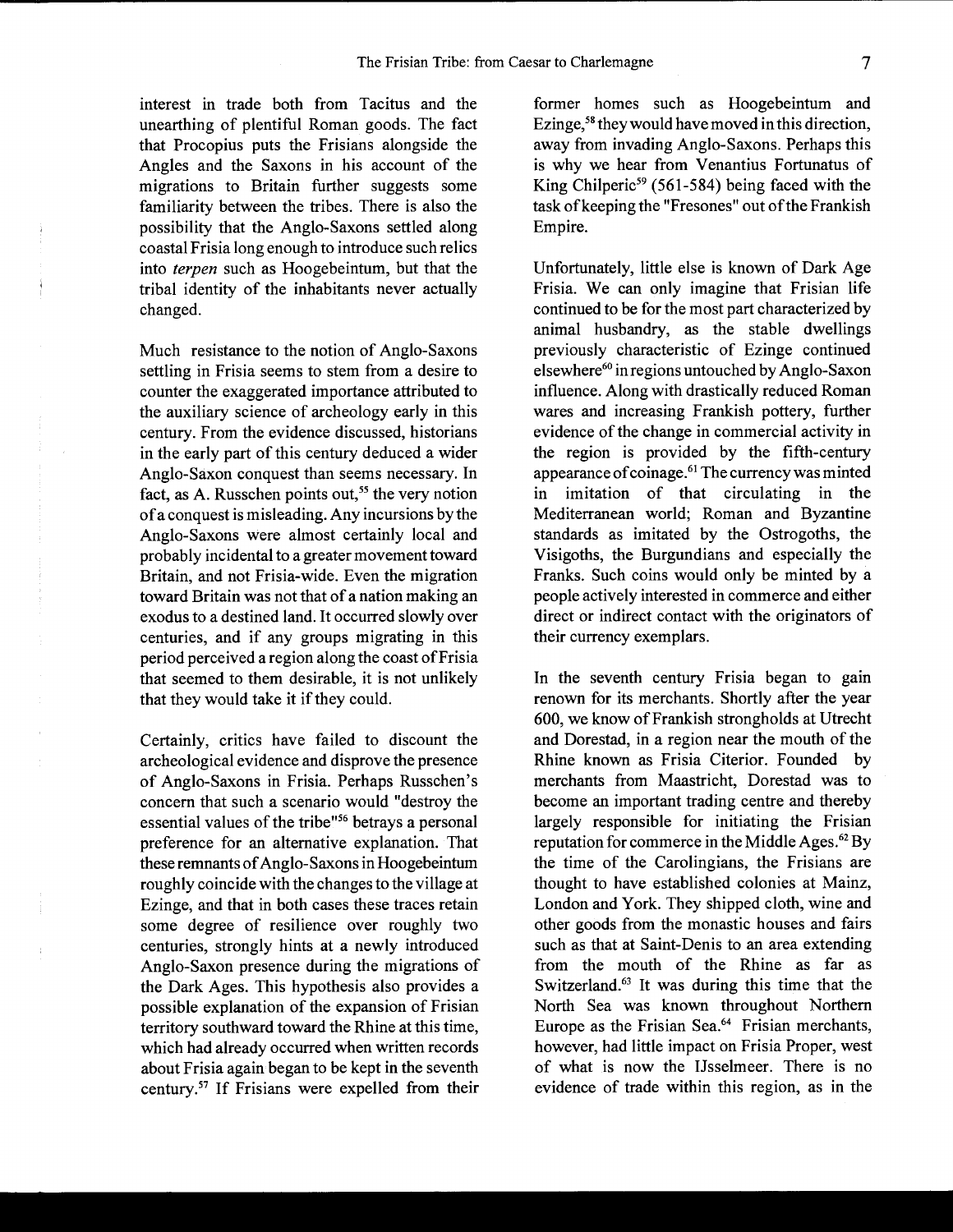seventh century it did not yet have any centres capable of hosting such activity. The Franks supported the commercial activity of Dorestad and the slightly smaller Domburg and provided the only opportunity for Frisians to ply their coastal trade.

We know that the fortress of Utrecht was in the hands of the Franks by the reign of King Dagobert (623-638), for he built a church there and entrusted it to Bishop Kunibert of the diocese of Cologne on condition that he Christianize the neighbouring Frisians.65 This condition was never fulfilled, and thus when Wilfried, the bishop of York, travelled to Rome via Frisia in 678 he was courteously greeted by the still pagan people and their king Aldigisl, as Bede tells us.<sup>66</sup> This is the first mention of a Frisian king. Unfortunately, we do not know exactly where in Frisia Aldigisl resided nor whether he was the king of all Frisia Proper or only of part of it.<sup>67</sup>

Ten years later another Anglo-Saxon cleric, named Wigbert, arrived in Frisia to Christianize the Frisians, perhaps at the instigation of Wilfried. He was greeted by another ruler by the name of Radbod, no doubt the successor to Aldigisl. Wigbert had little success during his two year stay and, discouraged, he returned to England.<sup>68</sup> King Radbod occupied Utrecht and Dorestad at this time. Whether these cities were taken by Radbod himself, who indeed was ambitious, or whether they came into Frisian hands before, is unknown. That a conquest by the Frisians would escape mention in the writings of contemporaries is unlikely; these cities on the border of Frisia and the Frankish kingdom probably came under Frisian control without bloodshed.

In 690 Wigbert's abbot Egbert again sent a mission into Frisia, this time twelve men strong including the Anglo-Saxon Willibrord. They landed first at the castellum of Utrecht, but when they received no support from Radbod, they instead turned southward and appealed to the Frankish king Pippin the Younger.<sup>69</sup> The king designated Frisia Citerior, south of Utrecht, as Willibrord's mission field, and supported his initial trip to Rome in order to receive papal

benediction. As we learn from Bede, Pippin had conquered this terrain from Radbod the previous year, $70$  in his first offensive against the Frisians. From a chronicle by Fredegarius and the *Liber Historiae Francorum* dating from 727, we begin to understand just how formidable an opponent Pippin considered Radbod to be. Fredegarius makes mention of "repeated invasion of the Frank empire"71 by the Frisian king; Pippin was compelled to keep him in check by making an alliance and marrying his son Grimoald to Radbod's daughter.72

Pippin's second offensive against Radbod came sometime between 690 and 695. Having driven Radbod from Utrecht, in 695 Pippin installed Willibrord there as archbishop of the Frisians. Willibrord found the church constructed there under Dagobert "razed to the ground... trampled upon by pagans and abandoned by the neglect of bishops."<sup>73</sup> He rebuilt the church and consecrated it in honor of St. Martin. The Franks clearly did not penetrate far beyond Utrecht, as we know that the Frisian king was still in possession of the region of Werina, $74$  to the north. Therefore, since Radbod continued to deny support to the mission, Willibrord's field was still confined to Frisia Citerior. After meeting with little success in his attempts to convert the people there, he went to the land of the Danes in 700.

The Frisians are known to have been among the last of the nations of Northern Europe to convert from paganism to Christianity. Frisia Proper remained independent of the Christian empire of the Franks well into the eighth century, and Radbod seems to have led the people in stubbornly retaining the traditional gods of their predecessors. These were difficult obstacles for the missionaries to overcome. In the Life of Wulfram, bishop of Sens, we hear a tale of human sacrifice performed by Radbod and a crowd of Frisians in Wulfram's presence. Radbod offered to spare the lives of the two children if Wulfram could prove that the sacrifice was not in accordance with the will of the gods. The tale shows that Radbod "merely considers himself to be the executor of a task, from which he cannot escape and which has been entrusted to him."75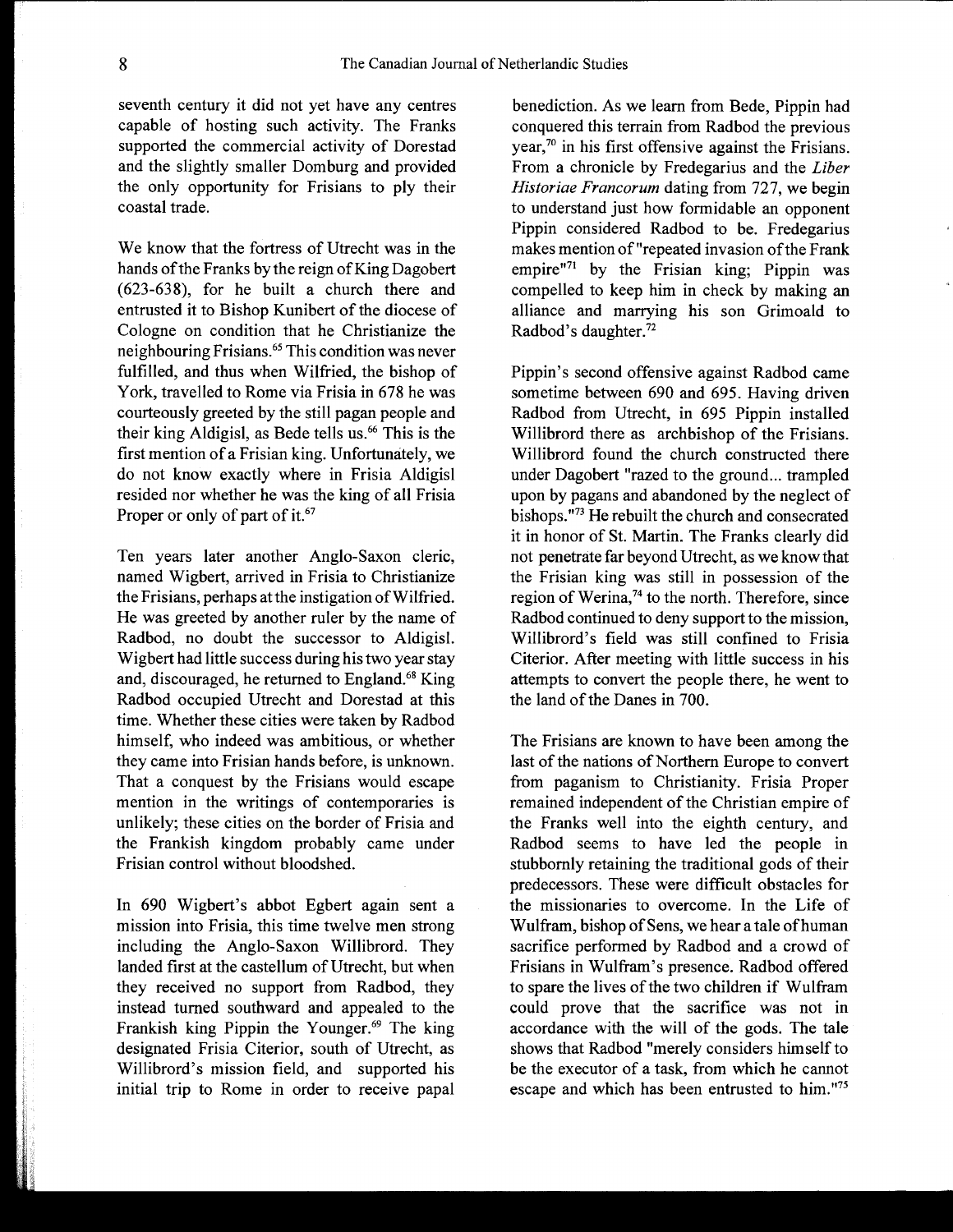Such piety indicates that it was more than international enmity that fuelled Frisian resistance to Willibrord's mission; the Frisians must not have responded well to the strategy of defaming pagan gods as demons and dialectically demonstrating that the Christian God was the Creator to whom these pagan gods were subservient. $76$ 

In 714 Pippin died and fierce conflict within the Frankish empire ensued. Radbod took advantage of the death of the Frankish leader and allied himself with Neustria, west of the Franks. In 716 he went on the offensive and brought the entire region of Frisia Citerior south of the Rhine under Frisian control and also, according to several monastic annals, led a Frisian fleet as far south as Cologne.77 There Charles Martel was defeated and, with Utrecht once again under Frisian control, Radbod burnt down the churches ofFrisia Citerior and drove out the priests, thus restoring the situation as it was before 690.

The year 716 also marks the first mission to Frisia by Boniface. Born around the year 675 in the kingdom of Wessex, he entered the monastery at Exeter at a young age and remained there throughout his childhood. After he was ordained a priest c. 705, the missionary impulse began to assert itself, as it did for so many other Anglo-Saxon clerics.78 Having received its culture and religion from the continent, Anglo-Saxon England felt compelled to repay the debt of the Christian message to their cousins across the Channel; more missionary effort was directed toward the continent than ever before. Boniface himself was acutely aware of his own Germanic origins, and it seems that his "love and loyalty for his own kinsfolk was one of the most evident motives of his reforming zeal."<sup>79</sup> In 716, he left England for what was considered to be one of the most critical mission points of Europe, Frisia. Upon his arrival, however, his hopes to aid in the Christianization of the Frisians were swiftly disappointed. Radbod was at war with Charles Martel and had no time to give audience to yet another missionary. Boniface, perceiving the time as inopportune, returned to England without accomplishing anything.

It was not until after Radbod's death in 719 that Boniface would return, together with Willibrord, whom Boniface assisted until 722. They travelled to Utrecht and began their work in building up the Frisian diocese. These events are the subject of Abbess Bugga's letter to Boniface when she congratulates him on his success in Frisia: "He laid low before you Rathbod, that enemy of the Catholic Church. Then he revealed to you in a dream that it was your duty to reap the harvest of God, gathering in sheaves of holy souls into the storehouse of the heavenly kingdom."<sup>80</sup> With renewed zeal, the missionaries destroyed the pagan holy places of the Frisians and established churches throughout Frisia Citerior. The stubborn resistance of the pagans that characterized the reign of Radbod was gone and, for the first time, the Anglo-Saxon mission to the Frisians met with considerable success.

Charles Martel also seized upon the occasion of the Frisian king's death to resume the Frankish offensive against Frisia, conquering once again as far north as the Rhine. Martel worked closely with the Church to organize and civilize his own people, and thus he showed special favour to Boniface and Willibrord by ensuring their protection and generously endowing Willibrord's church at Utrecht. 81 In 734 Charles proceeded into Frisia Proper for the first time with a Frankish naval force and there he defeated the force of the Frisian leader Bubo. Pagan shrines were again widely destroyed and Charles withdrew after ensuring that "the conquered land remained occupied and was annexed to the Frank Empire. "82

With the death of Willibrord in 739, however, the Frisian archdiocese found itself in jeopardy. The bishop of Cologne, recalling that the church of Utrecht was a gift from king Dagobert to the diocese of Cologne in the early seventh century, claimed the Frisian see for his own. In a letter to Pope Stephen II, Boniface argued that Dagobert's stipulation that the Frisians were to be converted from paganism had been fulfilled neither by Kunibert nor any of his successors. Instead, as he pointed out, in so far as the Frisians had been thus far Christianized, it was solely thanks to the tireless efforts of Willibrord<sup>83</sup> and himself. To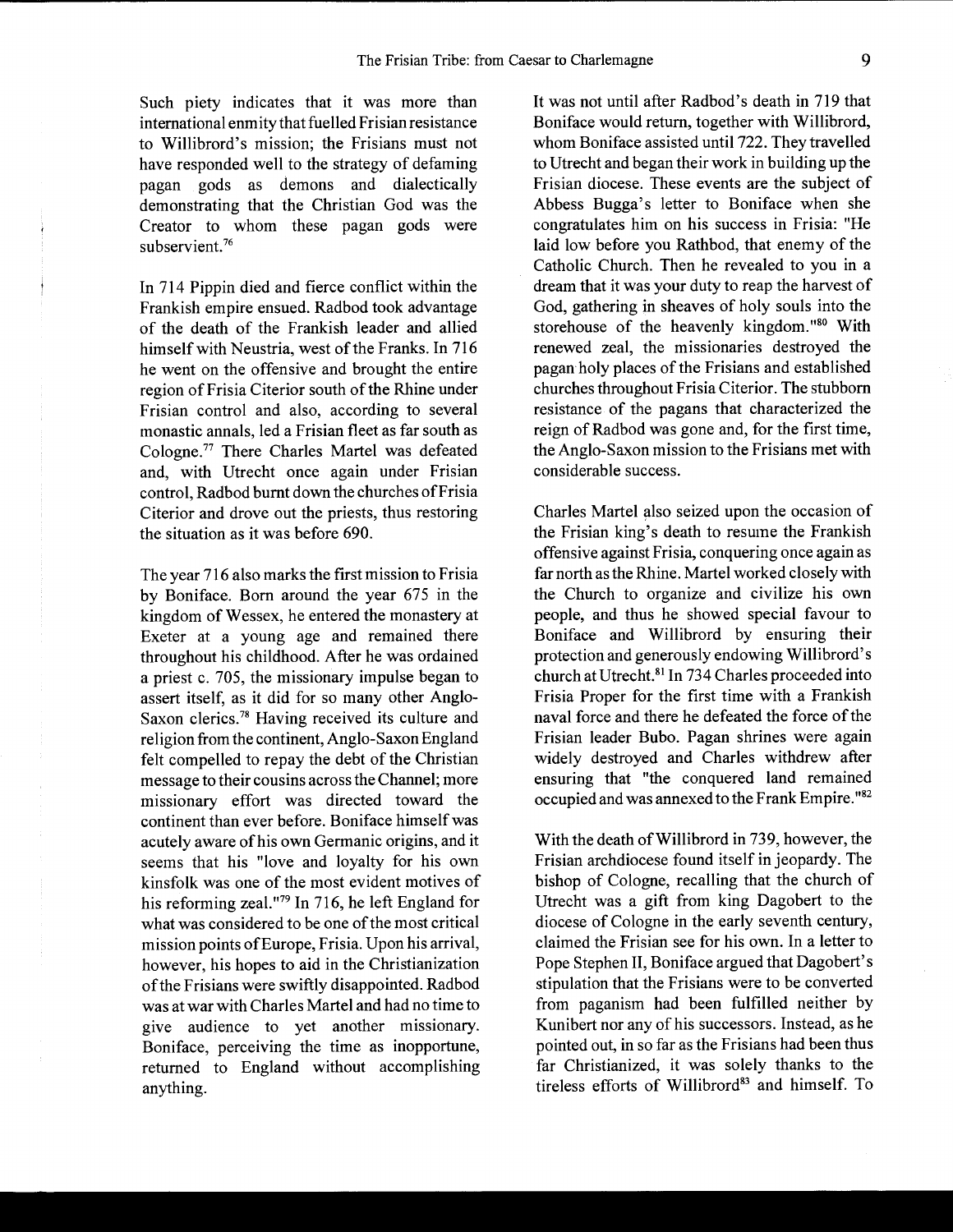safeguard the continuity of the Frisian archdiocese, Boniface himself travelled to Utrecht in the spring of 754 - at this time he was over eighty - and continued to destroy pagan shrines and erect churches in Frisia Proper. But on June 5th, 754, a band of thieves coming from beyond the Lauwers River, then the limit of Frankish control and today the border between the provinces of Friesland and Groningen, fell upon Boniface's encampment in Dokkum at daybreak. Boniface, who had already taken his shroud with him when he left Fulda for Utrecht, ordered his escort not to resist.<sup>84</sup> Along with Boniface, 52 men were killed.

When the news of these events reached the kingdom of the Franks, it was received with outrage, and shortly thereafter Humsterland beyond the Lauwers was invaded by a punitive force of Franks from Dokkum. Today, a *terp*  erected for the construction of a memorial church survives in Dokkum. From that place, the Christianization of the Frisians was completed by 772,<sup>85</sup> and Charlemagne conquered the entire Frisian kingdom by 785.<sup>86</sup> Thus the independence of the Frisians was terminated and they were incorporated into what was later to be known as the Holy Roman Empire.

The Frisians were, from the beginning, one small Germanic tribe among the many of Northern Europe. They did not develop a thriving literary culture of their own, and thus written sources about them are few and invariably the work of outsiders, whether Roman or clerical. Our brief history of the Frisians can be divided into three phases, each of which is concerned by their encounters with other cultures.

\*

Frisia's encounter with Rome was most strikingly that of a small tribe encountering an ever growing empire that had reached its territory. However, Rome's expansion was not that of a military force widely conquering and pillaging, and many regions (such as Gaul) fared well under the dominion of the Roman empire. The initial Roman presence in Frisia was cordial, to say the

least. It was not until Rome began to impose demands that exceeded the means of the Frisians that Roman control became intolerable. Despite the assertion by Dutch historians proud of their nation, it was as much thanks to political good fortune as Frisian resolve that the Romans never maintained permanent control of Frisia. The achievements of the revolt of A.D. 29 would have quickly been eradicated had the emperor Claudius not opted for a more defensive stance in Western Germany c. A.D. 50. Trade was the only relationship that Frisia had with Rome from the second century onward.

On Frisia's encounter with the Anglo-Saxons, we are unfortunately devoid of any recorded information; we can only reconstruct it using archeology. We know only that the Anglo-Saxons migrated from their lands east of Frisia to Britain, and interpretation of the evidence unearthed is speculative at best. Nevertheless, as I have attempted to demonstrate, it seems most plausible that the Frisians did endure Anglo-Saxon incursions at a local level along the coast of the North Sea. That the Anglo-Saxon cultures such as that found at Ezinge and Hoogebeintum eventually became characterized as Anglo-Frisian suggests that these settlers eventually mixed indistinguishably with the local population, and these regions remained Frisian.

The Frankish empire, which extended as far north as Utrecht by the reign of Dagobert (623-638), -continued its religiously sanctioned expansion in the late seventh-century. The Frisians encountered a twofold offensive: that of the Frankish kingdom and that of the Roman Catholic Church. Under Radbod they stubbornly resisted both, but with the death of this king in 719, they eventually succumbed. Frisia Citerior, south of the Rhine, fell first as the Franks under Charles Martel took advantage of Radbod's death. The Anglo-Saxons Willibrord and Boniface landed in Utrecht in that year and began their mission work. For the first time they met with success. In 754 the murder of Boniface drew attention to the urgent need for missionaries east of Dokkum and, with the ensuing mission based in that city, the Christianization of Frisia was accomplished by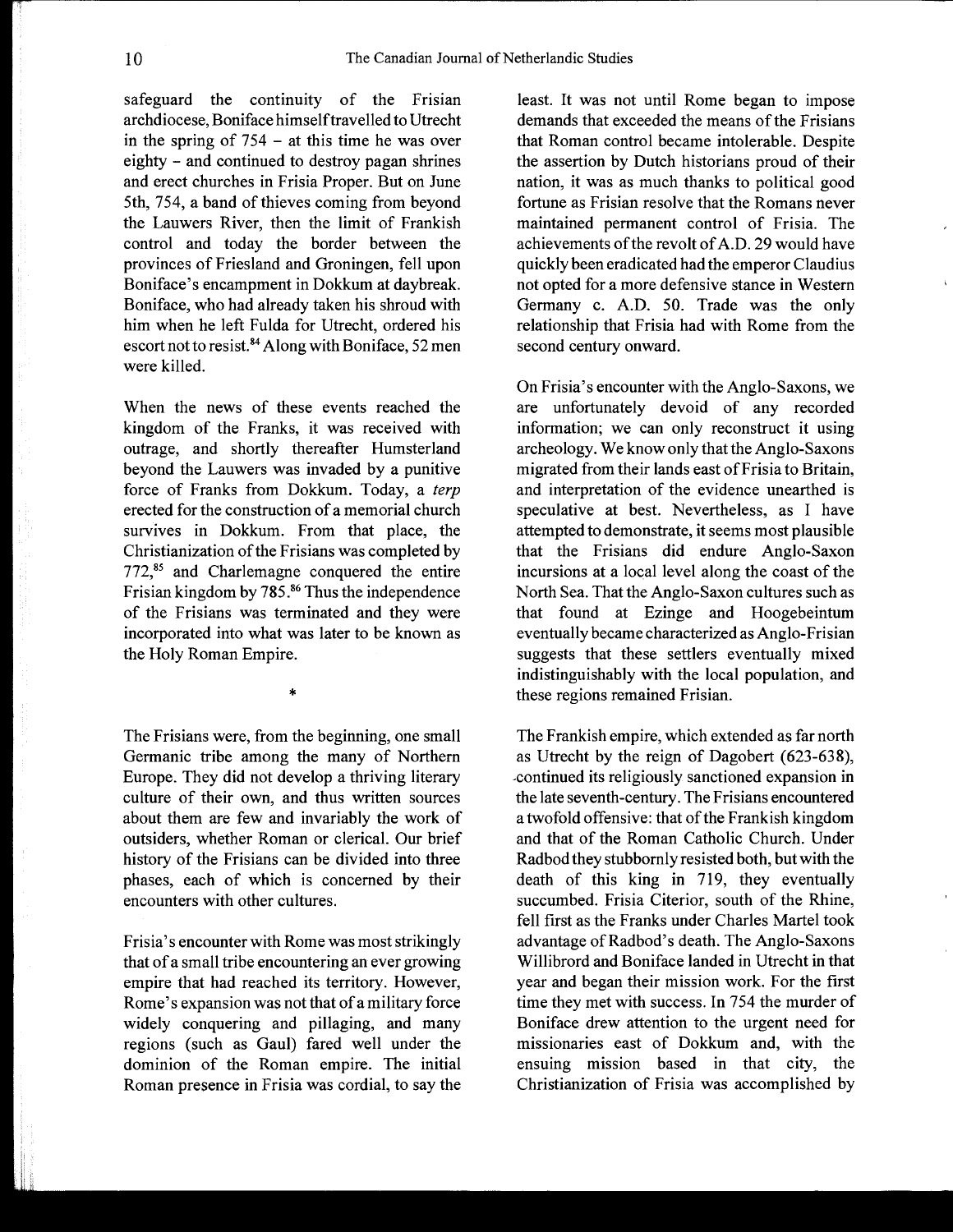the year 772. The conquest of Frisia also continued: Charles Martel conquered half of Frisia Proper as far as the Lauwers River, and Charlemagne extended his kingdom to the Ems in 785.

## NOTES

Tacitus, *Germania* trans. H. Mattingly (Harmondsworth, England: Penguin Books Ltd., 1948) ch.7.

 $2$  ibid. ch. 13

 $3$  ibid. ch. 14

 $4$  ibid. ch. 16

5 Starr, Chester G., *A History of the Ancient World*  (New York: Oxford University Press, 1991), p. 552. Although Roman law and the influence of the senate kept Imperial Rome from being an arbitrary despotism, the power of a single emperor over the provinces and military contrasts with the looser organization of the Germans.

6 Pounds, N.J.G., *A Historical Geography of Europe,*  (London: Cambridge University Press, 1973), p. 108

 $<sup>7</sup>$  ibid. ch. 34</sup>

*8 Procopius,* (Cambridge, Mass.: Harvard University Press, 1940)

9 Tacitus, *Germania* ch. 35

10 Cassius Dio's *Roman History,* trans. Ernest Cary (London: William Heinemann Ltd., 1917), 54. 32

11 Tacitus, *Histories,* ed. Arthur Murray, (London: Jones & Co., 1931), ch. 4. 14.38

<sup>12</sup> Cassius Dio 54.32

13 Tacitus, *Annals,* trans. Michael Grant (Harmondsworth: Penguin Books Ltd., 1956) 4.72

<sup>14</sup>ibid. 4.74

<sup>15</sup> ibid. 11. 18-19

16 ibid. 11.20

17 ibid. 13.53

18 ibid. 13.54

19 Tacitus, *Histories,* ch. 4. 15, 16

20 Mahmood, Cynthia Keppley, *Frisian and Free,*  (Prospect Heights, II.: Waveland Press Inc., 1989) p. 34

21 Pounds, *A Historical Geography of Europe,* p. 10

 $22$  ibid. p. 75

23 Boeles, *Friesland tot de Elfde Eeuw,* (The Hague: Martinus Nijhoff, 1951) p. 108

24 ibid. p. 571

25 Musset, Lucien, *the Germanic Invasions,* (University Park, Pennsylvania: The Pennsylvania State University Press, 1965) p. 14

26 Boeles, p. 70

 $27$  In modern Friesland, it is characteristic for the name of each city that is the original site of a *terp* to end with *-um.* Thus, sites of original *terpen* communities can be found at such cities as Bergum, Dokkum, Hoogebeintum...etc.

28 The following details of the *terp* of Ezinge as excavated by Van Giffen can be found in Boeles, p. 85- 92.

 $29$  Pounds, p. 10

30 However, there is a considerable margin of error for such dating.

<sup>31</sup> Terpen are not, however, exclusive to the Frisians. Such mounds can today be found in Germany and Denmark; roughly where the Chauci and by the third century, Saxons would have been living.

<sup>32</sup> The first to venture beyond the Roman frontiers were not the military. Rather, the merchants often preceded them in making first contact with tribes; Caesar consulted with them before venturing into an unknown region. Pottery goods have often been excavated from the *terpen.* 

33 Copeland, George H., "Friesland Free" in *The New York Times Magazine,* p. 22-23 (March 2, 1952). In reality Caesar never encountered the Frisians.

34 Pounds p. 98

<sup>35</sup> Mahmood p. 17

36 Tacitus, *Agricola,* trans. H. Mattingly, (Harmondsworth, England: Penguin Books Ltd., 1948), ch.28

37 Boeles p. 167-171

38 Pounds p. 166. Frisia was not heavily forested.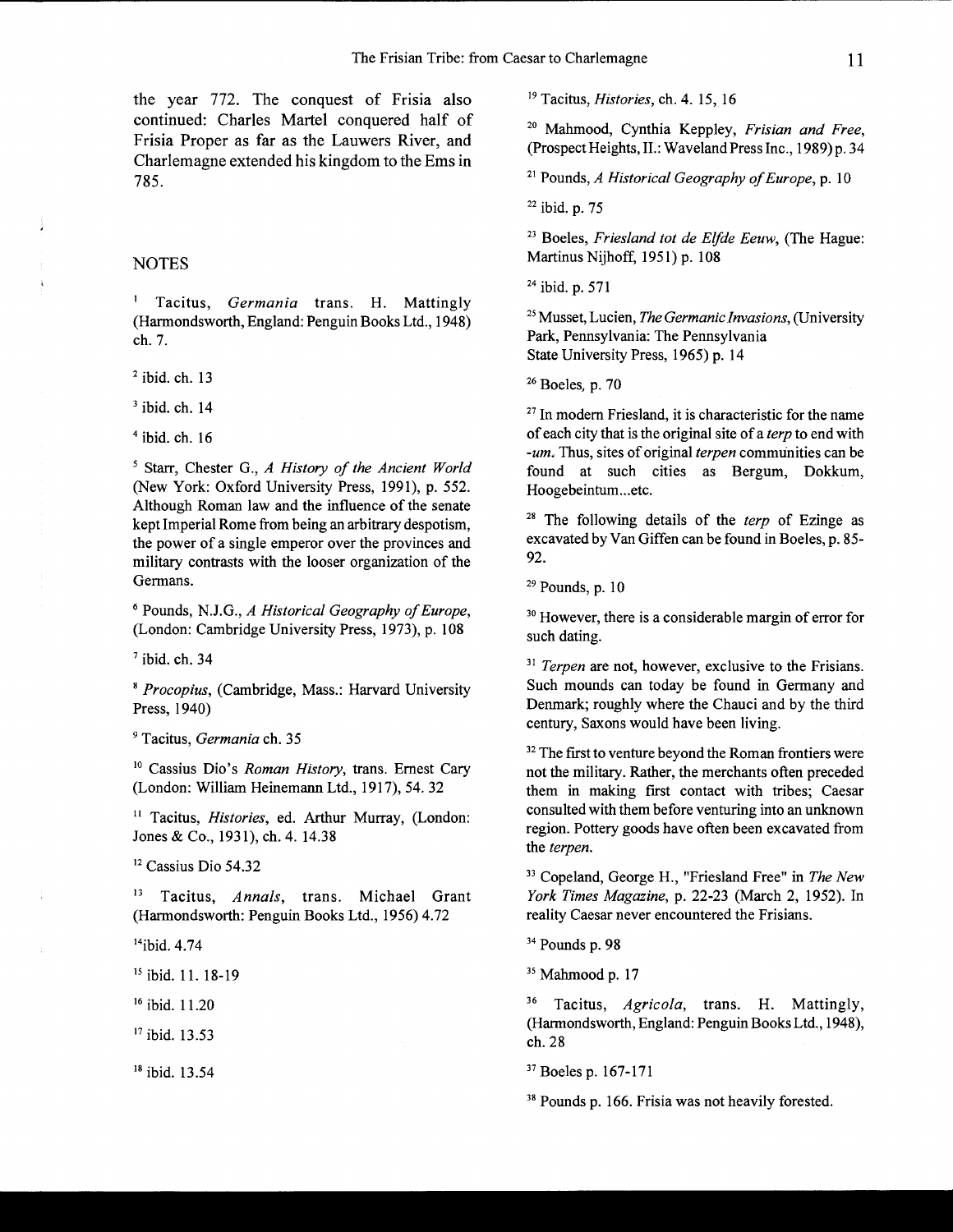39 ibid. p. 107

40 Musset, *The Germanic Invasions,* p. 11-12

41 ibid. p. 101

42 Van Bath, Slichter, "Dutch Tribal Problems" in *Speculum,* p. 322 (Vol. XXIV, July 1949); Boeles p. 581

43 Boeles p. 178

44 ibid. p. 569

45 Van Bath p. 323

46 Boeles p. 208

47 Musset, *The Germanic Invasions,* p. 104

48 Russchen, A., *New Light on Dark-Age Frisia,*  (Drachten: Drukkerij en Uitgeverij Laverman N.V., 1967) p. 26

49 Russchen himself indicates that these theories are proposed in order to offer explanations which do not involve invasion, rather than for their strengths (p. 28).

50 Musset p. 98

51 Van Bath p. 322

52 Boeles p. 215

53 ibid, p. 579, pI. xxxiii-xxxv.

54 Many scholars today think that tribes in the beginning of the Middle Ages contained elements of various peoples. Cf. Van Bath p. 338

<sup>55</sup> Russchen p. 26

56 ibid., p. 29

57 Halbertsma, H., *The Frisian Kingdom* (Fries Genootschap, 1965), p. 69; Boeles p. 580

58 Urns like those exhumed at Hoogebeintum were also found at Beetgum. Dwellings like those found at Ezinge were also discovered at a nearby *terp* known as Burmania II. Boeles p. 215, 218

59 Venantius Fortunatus in Halbertsma p. 69

60 Boeles p. 107

<sup>61</sup> Russchen p. 41

62 ibid. p. 40

63 Pounds p. 217

64 Mahmood p. 18

65 Boniface, *The Letters of Saint Boniface,* trans. Ephraim Emerton, (New York: Columbia University Press, 1940), Letter 109, p. 182

66 Bede, *Historia Ecclesiastica,* in Halbertsma p. 69

67 Tacitus presents Malorix and Verritus merely as tribal chiefs.

68 Bede in Halbertsma p. 70

69 Boeles p. 270. Pippin the Younger was the father of Charles Martel and grandfather of the better-known Pippin the Short.

70 Bede in Halbertsma p. 70

71 Halbertsma p. 71

<sup>72</sup>*Liber historiaefrancorum* in Halbertsma p. 71

73 Boniface Letter CIX, p. 182

74 Russchen p. 51

75 Halbertsma p. 73

76 Hillgarth, J.N., *Christianity and Paganism,*  (philadelphia: University of Pennsylvania Press, 1986), p. 81,172-173

77 in Halbertsma p. 71

78 Emerton in Boniface, p. 5

 $79$  ibid. p. 6

80 ibid. letter VII, p. 40

81 Strayer, Joseph R. and Munro, Dana Carleton, *The Middle Ages,* (New York: Appleton Century Crofts Inc., 1942), p. 84

82 Halbertsma p. 74

83 Boniface letter LXXXIX, p. 181

84 Halbertsma p. 75

85 ibid. p. 75

86 Boeles p. 286

BIBLIOGRAPHY *Primary sources* 

Boniface, *The Letters of Saint Boniface,* trans. Ephraim Emerton. New York: Columbia University Press, 1940.

Caesar, *The Conquest of Gaul,* trans. S. A. Handford. Harmondsworth: Penguin Books, 1951.